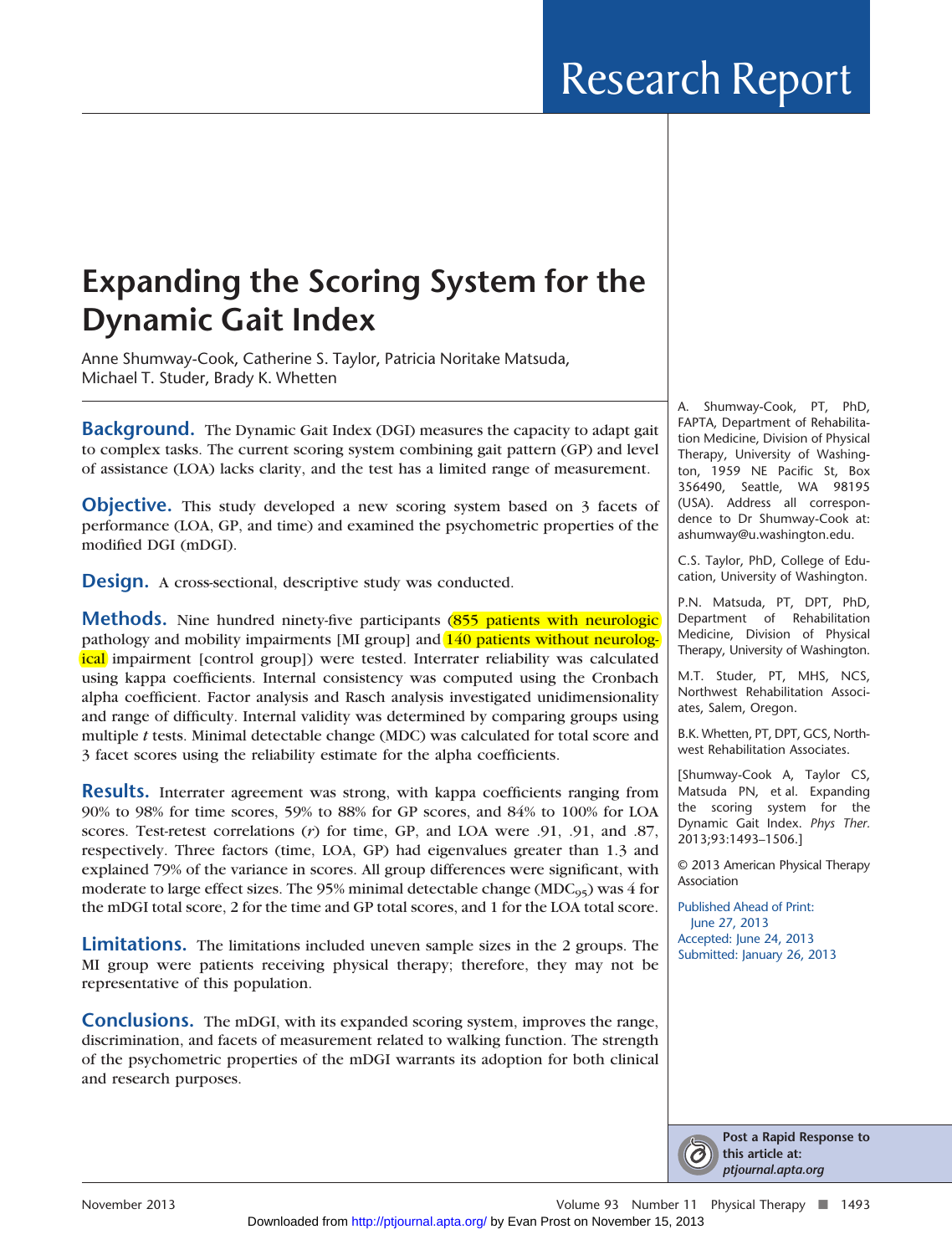The Dynamic Gait Index (DGI)<br>is a commonly used clinical<br>measure that evaluates the<br>capacity to adapt gait to complex is a commonly used clinical measure that evaluates the walking tasks commonly encountered in daily life.<sup>1</sup> The DGI is based on a person-environment model of mobility disability (defined as reduced participation in the mobility domain) in which environmental demands are categorized into 8 dimensions distance, temporal, ambient, terrain, physical load, attention, postural transitions, and density—representing the external demands that have to be met for an individual to be mobile within a particular environment.2 Item 1 of the DGI is considered the reference or baseline task and examines the ability to walk under low-challenge conditions (self-paced, level surface, gait). The remaining 7 items examine a person's ability to adapt gait to task demands in 4 environmental dimensions: temporal (changing speed), postural transition (change in direction using a pivot turn, change in head orientation including horizontal and vertical head turns), terrain (climbing stairs), and density dimension (stepping over and around obstacles for collision avoidance). Performance on each item is evaluated using an ordinal scale with criteria based on a combination of gait pattern (GP), speed, and level of assistance (LOA). Ordinal scores for each item range from 0 (severe GP impairment, unable to perform without the physical assistance of another person) to 3 (normal GP, in a timely manner, no assistance required), with a total score range from 0 (worst/poor) to 24 (best function).



**• [eAppendix:](http://ptjournal.apta.org/content/93/11/1493/suppl/DC1)** Modified Dynamic Gait Index

The psychometric properties of the original DGI have been studied in a wide variety of patient populations, including older adults<sup>3-7</sup> and those with stroke, 8,9 Parkinson disease, 10 multiple sclerosis,<sup>11-13</sup> and vestibular deficits.14,15 Interrater reliability is reported to be high.8,11,14 Test-retest reliability values also were high, with intraclass correlation coefficients ranging from .84 to .96.8-10 Concurrent validity coefficients were found to be moderate to high with the Timed "Up & Go" Test (TUG) and Timed Walking Test in people with stroke8 and the 10-Meter Walk Test and Postural Assessment Scale for Stroke Patients.9 Performance on the DGI has been used as a measure of fall risk; however, the cutpoint differentiating fallers from nonfallers varies by patient population, ranging from 19 to 23.16,17

Two studies have used Rasch analyses to examine DGI function in adult male veterans<sup>6</sup> and individuals with vestibular deficits.15 Results suggest the DGI is unidimensional, with a range of item difficulty from low (walking on level surface, changing speed) to high (horizontal head turns, stairs). Multiple items (eg, walking at usual pace, walking around obstacles) have a comparable level of difficulty, leading to the suggestion that easier and psychometrically redundant items be dropped to shorten the test.6,15

Despite its psychometric strengths, the original DGI has a number of limitations. First, performance is rated using an ordinal score that incorporates 3 facets of performance (assessment of GP relative to normal, LOA, and, in some items, time) without a clear explanation of the relative contribution of each of these facets of performance to the task score. Putting all 3 facets of performance into a single score prevents therapists from monitoring improvement or decline in mob[ility function rela-](http://ptjournal.apta.org/) tive to these different facets of performance. Second, a ceiling effect has been reported when using the DGI to evaluate walking in community-dwelling older adults with relatively high mobility function, thus limiting responsiveness and sensitivity in this population.7 Both of these limitations reduce the utility of the DGI as an outcome measure.

The purposes of this study were: (1) to develop a new scoring system for the DGI based on 3 facets of performance (ie, LOA, GP, and time) and (2) to examine the psychometric properties of a modified version of the original DGI (mDGI). One goal of the new scoring system was to provide a greater range of measurement so that scores could be used to reliably monitor improvement or deterioration of mobility in patients with a broader range of function than is currently possible using the original scoring rubric. Additionally, the new scoring system would enable monitoring of patients' improvement or deterioration in any 1 of the 3 identified facets of performance (ie, LOA, GP, and time) in each walking task. A second goal of the study was to investigate the psychometric properties of the mDGI scoring system, including dimensionality and potential redundancy of measurement.

## **Method**

In order to conduct the planned Rasch analyses, sufficient numbers of participants were needed to obtain stable item parameters. We estimated that 10 participants were needed for each score parameter; because the mDGI included 64 score parameters, a minimum of 640 participants was needed.

## **Recruitment**

Identification of patient participants began with recruitment of potential clinical testing sites. This process involved posting an e-mail on the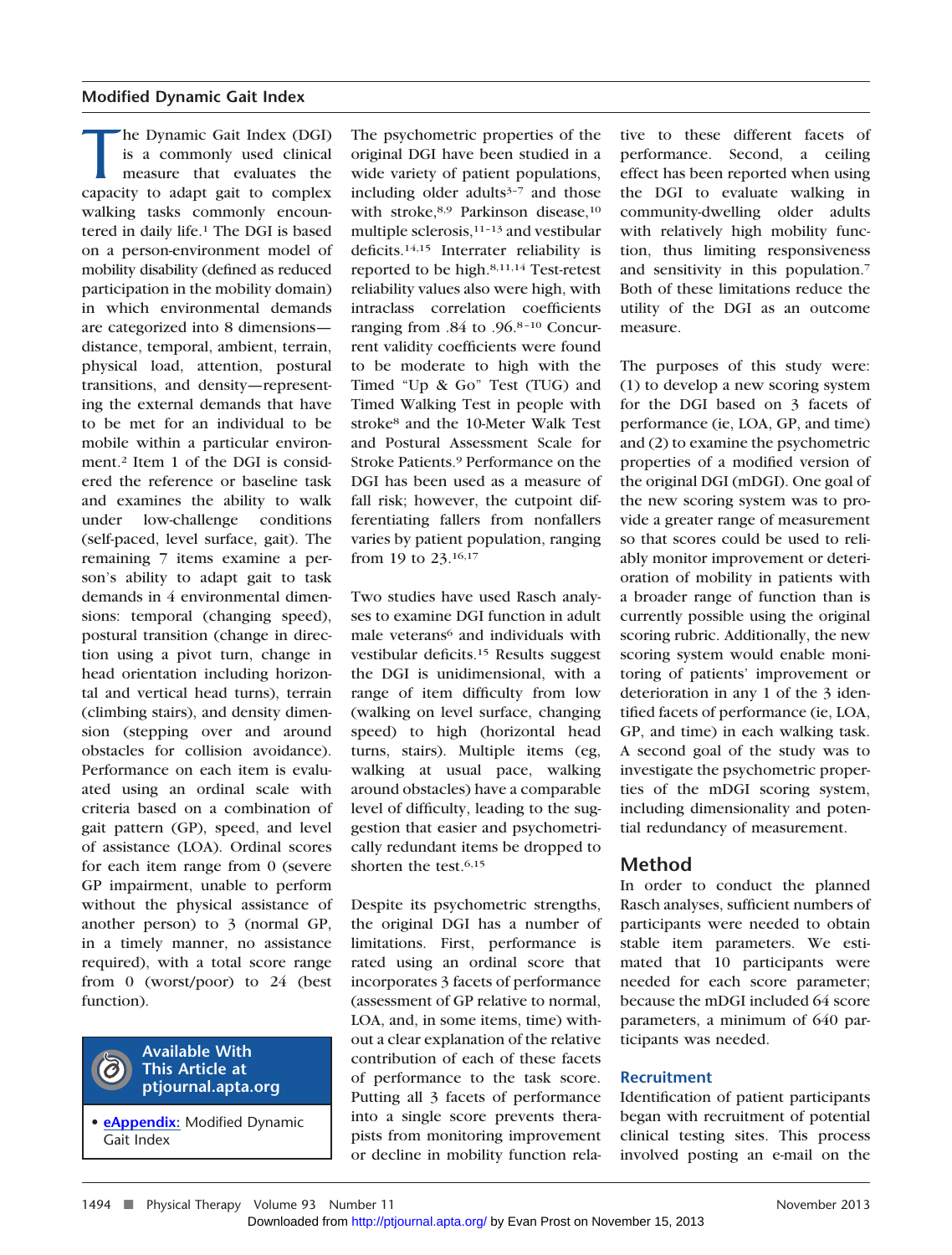Section of Neurology listserve for the American Physical Therapy Association (APTA) requesting assistance from clinical sites currently using the DGI as a part of current clinical evaluation procedures. A letter of agreement was signed by each participating center. Within each site, study participants were recruited from among patients with neurological impairments, currently receiving physical therapist services for balance and mobility deficits, who would be evaluated using the DGI as part of usual care. Additional inclusion criteria included ability to walk 6.1 m (20 m) without the physical assistance of another person, although use of an assistive device was permitted.

A convenience sample of adults with no neurologic diagnosis was recruited from volunteers responding to flyers posted at the Department of Rehabilitation Medicine, University of Washington. In addition, letters were sent to retirement communities in the greater Seattle and Bellevue area. Criteria for inclusion in the control cohort were: age between 15 and 99 years, no neurologic diagnosis, ability to walk without the physical assistance of another person for a distance of 6.1 m, and ability to give informed consent. Potential participants went through an initial telephone screen to determine eligibility prior to being tested at 1 of 5 community sites. All participants gave informed consent prior to testing.

## **Modifying the DGI**

**Task modifications.** The original 8 tasks were retained in the mDGI; however, minor modifications were made to facilitate timing and to clarify procedures for several of the tasks. To enable timing,  $a \times 6.1$ -m distance was imposed for all tasks. The change pace task included an acceleration phase ("walk as quickly as you safely can") but no deceleration

phase, as it was difficult to impose both of these task modifications in a distance of 6.1 m. The over obstacle task changed the dimensions of the obstacles and specified the dimensions and placement of the 2 obstacles. Obstacle dimensions were 76 cm long, 12 cm wide, and 5 cm thick. The shoebox was eliminated due to anecdotal reports that many patients completed the task by sliding a foot around the obstacle rather that stepping over the obstacle (Anne Shumway-Cook, unpublished reports). The first obstacle was placed  $2.4 \text{ m}$  (8 ft) from the starting point, with the 12-cm side flat on the floor, requiring patients to increase step length to clear the obstacle. The second obstacle was placed with the  $12$ -cm side up, requiring participants to increase their step height to clear the obstacle. This obstacle was placed 2.4 m past the first obstacle (about 4.9 m  $[16 \text{ ft}]$  from the start). These modifications were based on research on obstacle crossing in patients with hemiplegia, indicating that some **patients** have difficulty increasing step length and that others have difficulty with step height<sup>18</sup>; thus, both conditions were included in the obstacle task. The pivot turn task included a turn halfway through the course with a return to the starting position, rather than a stop, in order to complete the 6.1-m distance. The stairs task measured performance while **going up but not** down stairs.

**Scoring modifications.** Scoring for original DGI was limited to a single ordinal score for each item ranging from 0 to 3. For the mDGI, 3 separate scores were applied to a participant's performance. Therapists measured the time it took for the individual to complete each task performed over a 6.1-m course. Level of assistance was scored using a 3-level scale (2=no assistance; 1-uses an assistive device [not including orthosi[s or braces\]; and](http://ptjournal.apta.org/)

## **Modified Dynamic Gait Index**

0=requires the physical assistance of another person, including contact guard). Gait pattern was scored on a 4-level scale that differed slightly for each task. For example, the 4-level DGI scale for the usual pace walk on level surface task was:

(3) Normal: walks 6.1 m, normal GP, no evidence for imbalance

(2) Mild impairment: walks 6.1 m, mild gait deviations

(1) Moderate impairment: walks 6.1 m, moderate gait deviations, evidence of imbalance but recovers independently

(0) Severe impairment: cannot walk 6.1 m or walks with severe gait deviations or imbalance

A copy of the mDGI is shown in the **[eAppendix](http://ptjournal.apta.org/content/93/11/1493/suppl/DC1)** (available at ptjournal. apta.org). Data for each participant were collected for both the original DGI and the mDGI. Prior to data collection, therapists participating in this study received training on the new scoring system for the DGI. Three patient training videos were created for this purpose, with detailed verbal and written instructions on the new scoring system. All therapists participating in this study completed these training videos and had the opportunity to ask questions regarding the new scoring system. In addition, they scored 1 training video and submitted their data to study coordinators, who provided feedback to them regarding their scores. Finally, all sites submitted data on the first 5 patients for review by study investigators (P.N.M. and A.S-C.).

**Converting time to an ordinal** score. In order to investigate dimensionality using factor analysis and Rasch analysis, all item scores had to be on a dichotomous or ordinal scale. Therefore, time measure-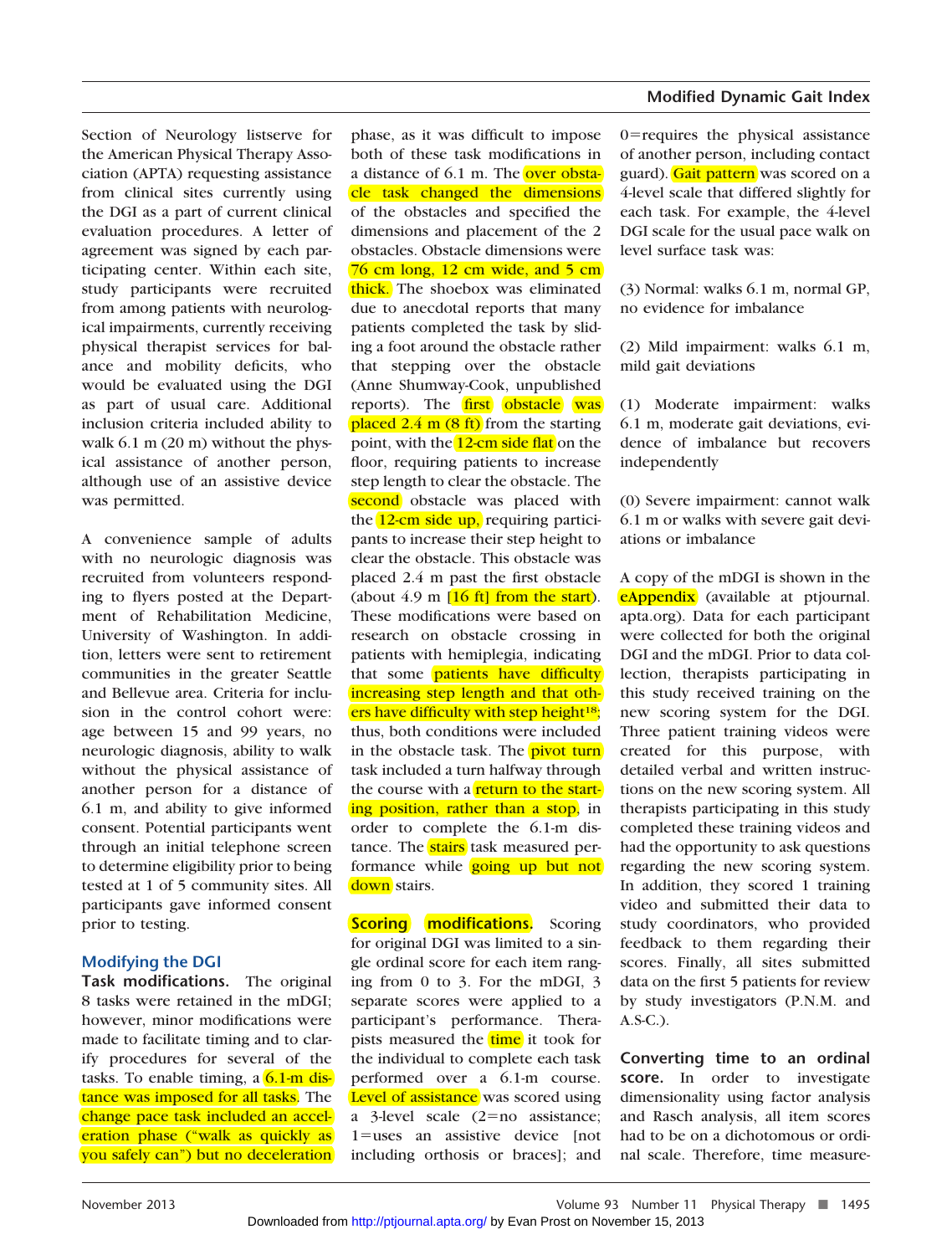#### **Table 1.**

Proposed Scoring for the Modified Dynamic Gait Index

|                           |             | <b>Facets of Performance</b> |                                      |                                   |  |  |  |  |  |
|---------------------------|-------------|------------------------------|--------------------------------------|-----------------------------------|--|--|--|--|--|
| <b>Task</b>               | <b>Time</b> | Gait<br><b>Pattern</b>       | <b>Level of</b><br><b>Assistance</b> | <b>Total</b><br><b>Task Score</b> |  |  |  |  |  |
| Temporal                  |             |                              |                                      |                                   |  |  |  |  |  |
| Usual pace                | $0 - 3$     | $0 - 3$                      | $0 - 2$                              | $0 - 8$                           |  |  |  |  |  |
| Change pace               | $0 - 3$     | $0 - 3$                      | $0 - 2$                              | $0 - 8$                           |  |  |  |  |  |
| Postural                  |             |                              |                                      |                                   |  |  |  |  |  |
| Horizontal head turns     | $0 - 3$     | $0 - 3$                      | $0 - 2$                              | $0 - 8$                           |  |  |  |  |  |
| Vertical head turns       | $0 - 3$     | $0 - 3$                      | $0 - 2$                              | $0 - 8$                           |  |  |  |  |  |
| Pivot turn                | $0 - 3$     | $0 - 3$                      | $0 - 2$                              | $0 - 8$                           |  |  |  |  |  |
| Terrain                   |             |                              |                                      |                                   |  |  |  |  |  |
| <b>Stairs</b>             | $0 - 3$     | $0 - 3$                      | $0 - 2$                              | $0 - 8$                           |  |  |  |  |  |
| Density                   |             |                              |                                      |                                   |  |  |  |  |  |
| Stepping over obstacles   | $0 - 3$     | $0 - 3$                      | $0 - 2$                              | $0 - 8$                           |  |  |  |  |  |
| Stepping around obstacles | $0 - 3$     | $0 - 3$                      | $0 - 2$                              | $0 - 8$                           |  |  |  |  |  |
| Total facet score         | $0 - 24$    | $0 - 24$                     | $0 - 16$                             |                                   |  |  |  |  |  |
| Total mDGI score          |             |                              |                                      | $0 - 64$                          |  |  |  |  |  |

ments were converted to a 4-level ordinal scale. All time measurements were converted to meters per second. The time for the usual pace task was converted to a 4-level scale based on walking speeds documented in the literature<sup>19-23</sup>:

(3) Normal walking speed:  $>1.1$  m/s

(2) Community ambulatory: 0.8 to  $\leq$ 1.1 m/s

(1) Limited ambulatory:  $0.4$  to  $\leq 0.79$ m/s

(0) Household ambulatory:  $\leq 0.39$ m/s

Time-level scores for tasks 2 through 8 were determined through an examination of the time distributions on the remaining 7 tasks for individuals at each time level on the usual pace task. Time distributions were examined graphically through histograms and numerically through descriptive statistics. Initial cut scores for time levels on the remaining 7 tasks were based on the points of intersection for these distributions.

The points of intersection were modeled as follows:

- 1. For participants at each of the 4 levels on the usual pace task, means and standard deviations of time and speed (in meters per second) were computed for tasks 2 through 8.
- 2. A time band, based on mean  $(\pm 1)$ standard deviation), was computed for participants at each usual pace time level on each of the other 7 tasks.
- 3. To set the cutpoint between time level 1 and time level 2 on tasks 2 through 8, the midpoint was computed between the highest point in the time band for participants at level 1 and the lowest time in the time band for participants at level 2. The midpoint became the time level cutpoint between level 1 and level 2 on the given task.
- 4. This process was repeated to set the cutpoints between subsequent levels for the remaining tasks.

## **Proposed Scoring for the mDGI**

Table 1 summarizes the proposed scoring for the mDGI. Scores are calculated at the task, facets of performance, and total score levels. To calculate a performance score at the task level, scores for time, GP, and LOA within a task are summed, for a score range of 0 to 8. An individual who is unable or refuses to complete a task is scored 0 for all 3 performance indicators. In addition to the 8 individual task scores, a total score for each of the 3 facets of performance is calculated, enabling walking performance to be characterized with respect to time (range= $0-24$ ), GP (range= $0-24$ ), and LOA (range= 0 –16). Finally, an mDGI total score is calculated by combining the 3 performance scores for a total score range of 0 to 64. Also included in Table 1 are the environmental dimensions reflected in the mDGI.

## **Reliability**

Score reliability was investigated in 3 ways: an interrater reliability (IRR) study, a test-retest reliability study, and an internal consistency reliability analysis. To investigate IRR, 9 volunteer participants (7 in the mobility-impaired group and 2 in the control group) were videotaped performing the DGI. Videos were posted to the research website, where they were viewed and scored by 8 physical therapists who participated in collecting data for the study. Time measures were converted to the time-level ordinal scale for each of the tasks. Interrater reliability was evaluated for both individual task scores and total scores for each of the 3 scoring facets. The percentage of times physical therapists gave exactly the same score (percent exact agreement) as the criterion score (scores assigned by the test developer [A.S-C.]) for time, LOA, and GP for each task were calculated. Kappa coefficients were computed to evaluate the degree to [w](http://ptjournal.apta.org/)hich agreement with criterion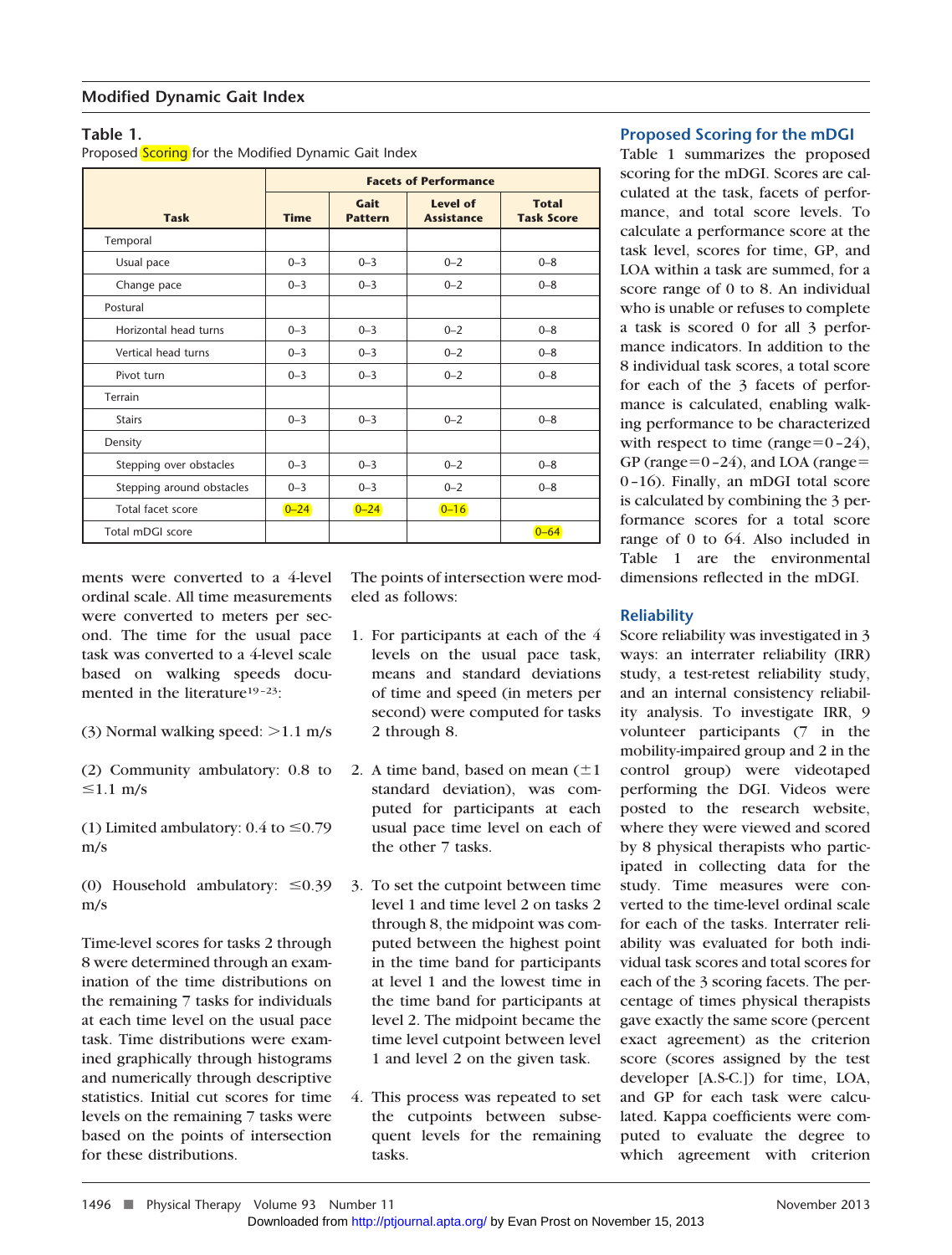scores was over and above what would be expected by chance alone.24 Interrater reliability at the performance facet level also was assessed by computing total facet scores for time, GP, and LOA and correlating each score with the criterion facet scores.

To investigate test-retest reliability, 257 participants (253 in the mobilityimpaired group and 4 in the control group) were retested using both the original DGI and the mDGI. For patients with rapidly changing function (eg, patients in acute and subacute settings), the optimal timeframe for retesting was within 24 hours. For patients whose function was changing at a slower rate (eg, outpatients with chronic conditions), the optimal timeframe for retesting was between 3 and 7 days following the initial examination. Internal consistency was computed for task scores, 3 facets of performance scores, and the total scale score from all 995 participants using Cronbach alpha coefficients.

## **Investigating Performance Facets**

Performance facets were investigated using both factor analysis and Rasch analysis. Exploratory factor analysis was conducted for all task scores using direct Oblimin rotation to allow for correlated factors. Oblique rotation was applied in recognition of the inevitable intercorrelations among scores. We expected that both GP and LOA were likely to affect the time taken for an individual to complete a task.

The Rasch model was used for the item response theory (IRT) analysis. The Rasch model focuses on only 1 of several possible task score parameters—that of the task difficulty. For tasks with rubric scores, the Rasch model is expanded to address the difficulty of moving from a lower score to a higher score on a rubric, referred to as "step difficulties."

Infit and outfit statistics were used to evaluate the fit of a model to the data. Infit statistics were used to indicate how well the model fit the data for participants whose abilities were similar to the level of difficulty for that task. Outfit statistics indicated how well the model fit the data for all examinees, even those with abilities very different from the difficulty of task scores. Fit statistics that ranged between 0.70 and 1.3 were considered adequate fit to the data, that is, indicated the degree to which scores "fit together" in a single measure.25 A less conservative range of 0.5 to 1.5 also has been recommended.26

The first stage of IRT analyses was intended to ascertain whether a partial credit model (PCM) $27$  or a rating scale model (RSM) was a better fit to the data.28,29 The PCM allows the parameters from all task scores to freely vary. In contrast, the RSM assumes that, when rating scales have the same meaning across items (eg, all time level scores), the distances between score levels are the same across items. For example, the difficulty of moving from a time-level score of 0 to a time-level score of 1 (or from time level 1 to time level 2) is the same across all tasks.

To assess the performance facets, all item scores (time, GP, LOA) for each task were entered into the same PCM or RSM analyses. Fit statistics were evaluated to select the model that best fit the data. Once the best-fitting model was selected, performance facet scores were analyzed in separate analyses to evaluate whether a single facet or a multifaceted model of performance better fit the data. Finally, correlations were used to examine the relationship between the original DGI and the mDGI.

## **Comparisons of Mobility-Impaired and Control Groups**

Internal evidence for the validity of mDGI scores was determined by comparing performance scores in the adults with mobility impairments and the control cohort using multiple *t* tests. We expected that the adults with mobility impairments would have consistently lower scores for all score categories (task, performance facet, and total scale score). Finally, the minimal detectable change (MDC) was calculated for mDGI total score and for each of the 3 performance facet scores for the control cohort and the mobilityimpaired group using the reliability estimate for the alpha coefficients for each group.

## **Results Participants**

Forty-two physical therapists from 17 sites (5 university-affiliated departments, 5 medical centers, 3 rehabilitation hospitals, and 4 outpatient centers) agreed to collect data. The mean age of the therapists was 37 years (range-24 – 64), 85% were female, and 24% were board-certified clinical specialists (Neurology Certified Specialists-8, Geriatric Certified Specialists=3). A total of 995 participants (140 controls and 855 patients) participated. As shown in Table 2, the mean age of the entire sample was 65.3 years (range=15-99), 54.5% were female, and 84.9% were white. Half of the sample used assistive devices when walking, and almost half reported 1 or more falls in the previous 6 months. The sample included individuals with a wide range of diagnoses, with the largest group being those with stroke.

It is important to note that sample sizes were comparable across 7 of the 8 mDGI tasks. However, 100 cases were lost in the analyses of the stairs task because not all clinics had 10 steps available for the standard[i](http://ptjournal.apta.org/)zed conditions of the task. Analyses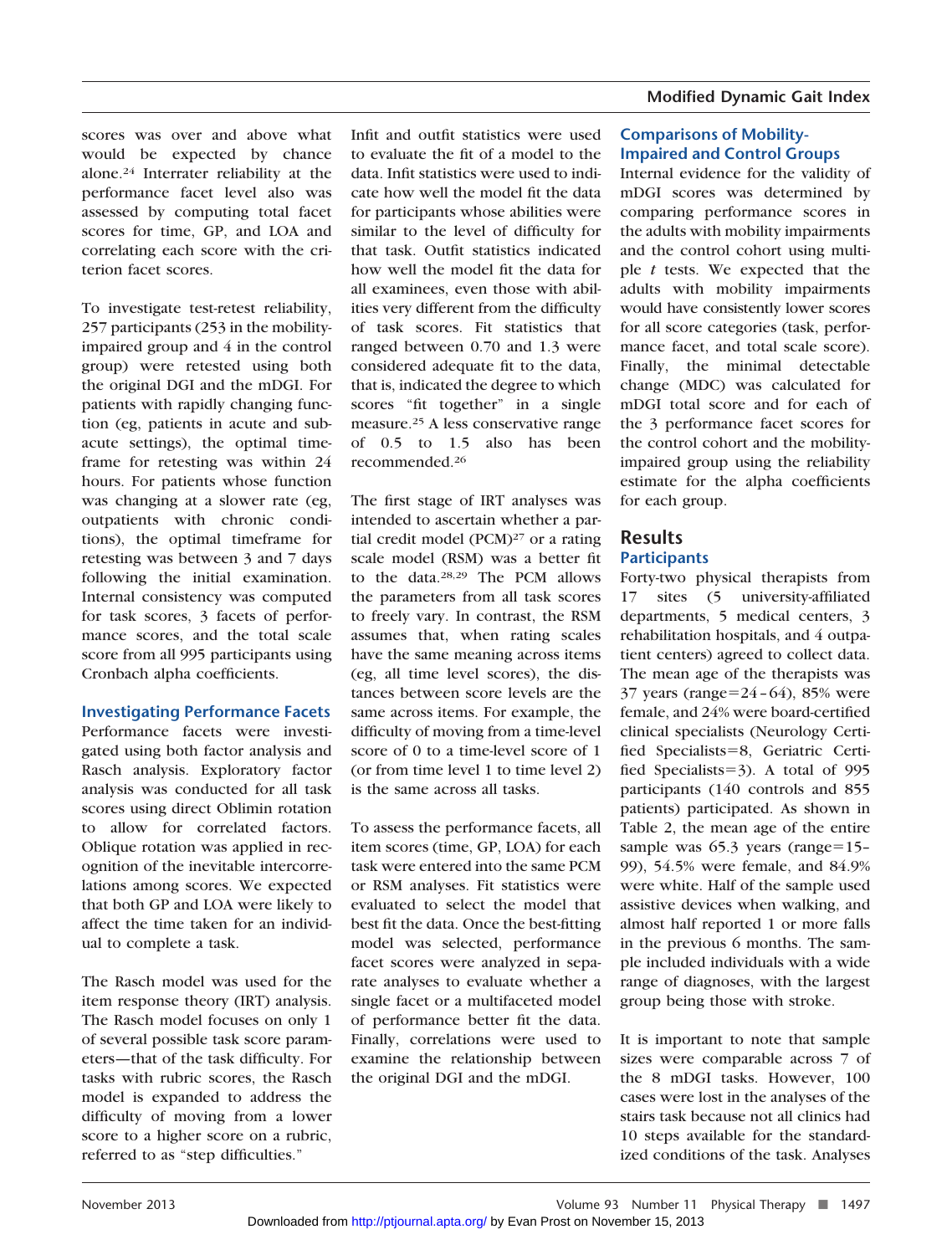## **Table 2.**

Sociodemographics of Sample (N=995)<sup>a</sup>

| <b>Measure</b>                                          | <b>Data</b> |
|---------------------------------------------------------|-------------|
| Age (y)                                                 |             |
| $\overline{\mathsf{x}}$                                 | 65.3        |
| SD                                                      | 18.0        |
| Range                                                   | $15 - 99$   |
| Sex, n (%)                                              |             |
| Female                                                  | 542 (54.5)  |
| Male                                                    | 453 (45.5)  |
| Ethnicity, n (%)                                        |             |
| White                                                   | 845 (84.9)  |
| African American                                        | 80(8.0)     |
| Latino                                                  | 40 (4.0)    |
| Asian                                                   | 26(2.6)     |
| Other                                                   | 2(0.2)      |
| Diagnosis, n (%)                                        |             |
| Stroke                                                  | 239 (24.0)  |
| Vestibular dysfunction                                  | 140 (14.1)  |
| Closed head injury, traumatic brain injury, brain tumor | 100 (10.1)  |
| Gait abnormality, imbalance, falls, geriatric weakness  | 91 (9.1)    |
| Parkinson disease                                       | 84 (8.4)    |
| Neuropathy                                              | 41 (4.1)    |
| Multiple sclerosis                                      | 31(3.1)     |
| Brain tumor                                             | 24 (2.4)    |
| Spinal cord injury                                      | 22 (2.2)    |
| Cerebellar ataxia                                       | 10(1.0)     |
| Other                                                   | 97 (9.7)    |
| Control cohort                                          | 140 (14.1)  |
| Gait device, n (%)                                      |             |
| None                                                    | 446 (47.4)  |
| Cane                                                    | 213 (22.7)  |
| Walker                                                  | 281 (29.9)  |
| Falls, $n$ $(\%)$                                       |             |
| None                                                    | 446 (47.4)  |
| 1                                                       | 213 (22.7)  |
| 2 or more                                               | 281 (29.9)  |

are fairly consistent across all tasks, with the exception of changing pace. Task-specific differences in time ranges (and speed) were present for the lower ordinal scores  $(0-2)$ .

## **Reliability**

**Interrater agreement at the task level.** Before the analysis related to performance facets could be conducted, it was important to obtain evidence to support the reliability of task scores through interrater agreement analysis. For all tasks, with the exception of stairs, the percent exact agreement between physical therapists and the criterion scores was high for both time and LOA, ranging from 94% to 100%. Percent exact agreement for the stairs task was 75% for time and 97% for LOA. Percent exact agreement was lower, although still acceptable, across all tasks for GP scores, ranging from 71% to 91%. Raters consistently rated GP slightly higher than the criterion scores. Kappa coefficients also were high for all 3 facets of scoring. Kappa coefficients ranged from .90 to .98 for time, from .59 to .88 for GP, and from .84 to 1.00 for LOA. These data suggest that task scores were sufficiently reliable to be used to investigate facets of performance of mDGI.

**Interrater agreement of performance facet scores.** Interrater agreement also was strong for all 3 performance facet scores. For time total scores, the mean criterion score was 14.0 (SD=8.61) compared with the raters' mean score of 14.1 (SD-8.3); the correlation between these scores was  $r=1.0$ . For the GP total score, the criterion mean was 15.8 (SD-7.2) compared with the raters' mean score of 16.96 (SD=6.2); the correlation between these scores was  $r = 0.94$ . The average GP total score for the physical therapists was 1.2 points higher than the mean criterion GP total score, and the stan-

*<sup>a</sup>* Subtotals of less than 995 are due to missing data.

for the stairs task and total scores reflect this decrease in number of cases.

## **Conversion of Time to Ordinal Scores**

Prior to conducting the performance facet analysis, the interval time scale was converted to an ordinal scale that could be incorporated into factor analyses and IRT analyses. Table 3 summarizes the distribution of time and speed for the ordinal scores related to time across the eight DGI tasks. Time ranges associated with the [ordinal score of 3](http://ptjournal.apta.org/)

1498 **F** Physical Therapy Volume 93 Number 11 November 2013

Downloaded from<http://ptjournal.apta.org/>by Evan Prost on November 15, 2013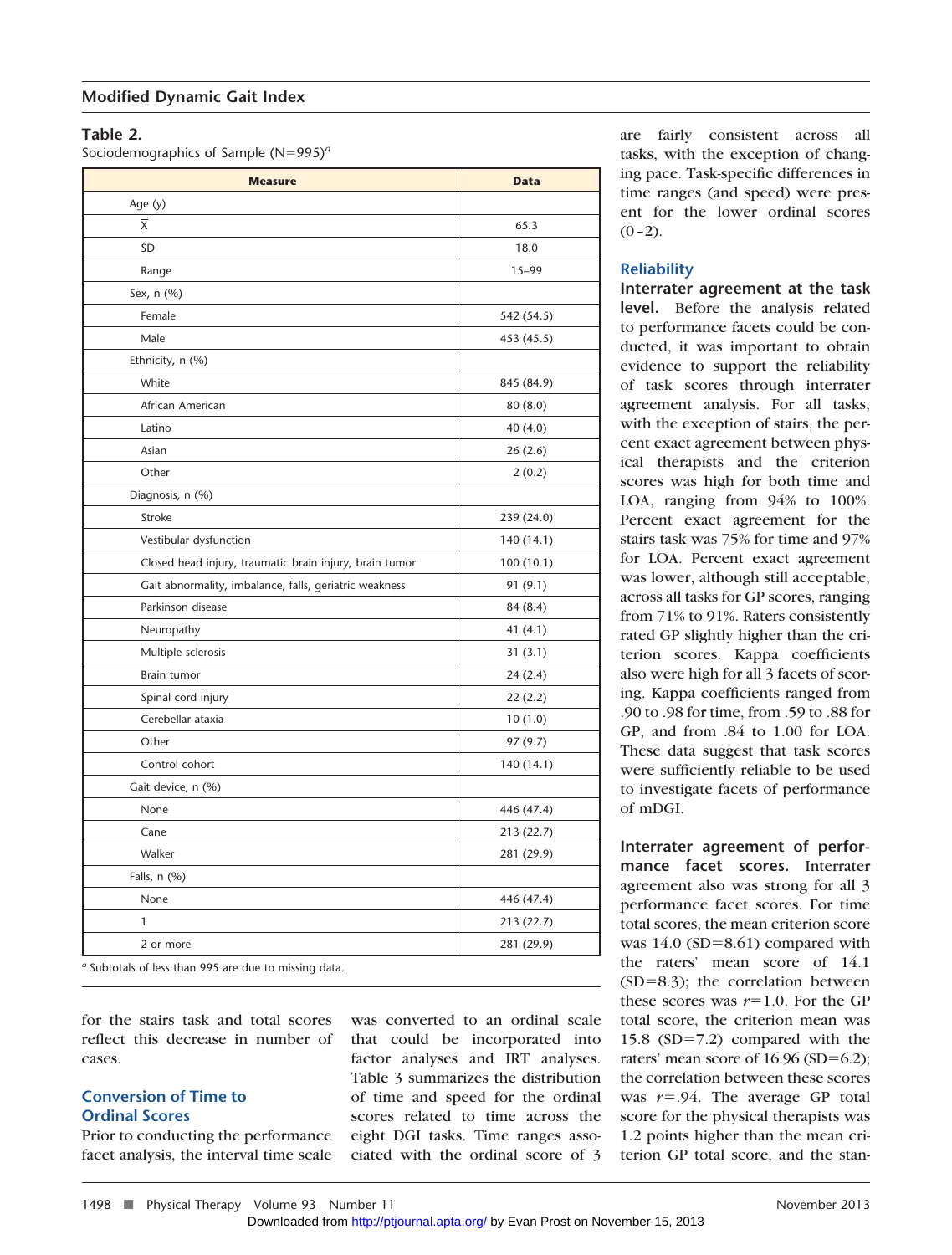| ı<br>н<br>٠, |
|--------------|
|--------------|

| <b>Measure</b> | <b>Usual</b><br><b>Change</b><br>Pace<br>Pace |               | <b>Horizontal</b><br><b>Head Turns</b> | <b>Vertical</b><br><b>Head Turns</b> | <b>Pivot</b><br><b>Turn</b> | <b>Stepping</b><br><b>Over Obstacles</b> | <b>Stepping</b><br><b>Around Obstacles</b> | <b>Stairs</b> |
|----------------|-----------------------------------------------|---------------|----------------------------------------|--------------------------------------|-----------------------------|------------------------------------------|--------------------------------------------|---------------|
| Time (s)       |                                               |               |                                        |                                      |                             |                                          |                                            |               |
| 3              | < 6.0                                         | $<$ 4.9       | < 6.2                                  | < 6.0                                | < 6.9                       | < 6.0                                    | < 6.0                                      | < 6.1         |
| 2              | $6.0 - 7.6$                                   | $4.9 - 6.8$   | $6.2 - 8.5$                            | $6.0 - 8.2$                          | $6.9 - 9.4$                 | $6.0 - 8.5$                              | $6.0 - 8.2$                                | $6.1 - 9.0$   |
|                | $7.7 - 15.2$                                  | $6.9 - 11.7$  | $8.6 - 14.5$                           | $8.3 - 13.9$                         | $9.5 - 16.9$                | $8.6 - 17.4$                             | $8.3 - 14.5$                               | $9.1 - 19.7$  |
| $\Omega$       | >15.2                                         | >11.7         | >14.5                                  | >13.9                                | >16.9                       | >17.4                                    | >14.5                                      | >19.7         |
| Speed $(m/s)$  |                                               |               |                                        |                                      |                             |                                          |                                            |               |
| 3              | >1.01                                         | >1.24         | >0.98                                  | >1.01                                | >0.88                       | >1.02                                    | >1.03                                      | >1.0          |
| 2              | $0.8 - 1.01$                                  | $0.90 - 1.24$ | $0.71 - 0.98$                          | $0.74 - 1.01$                        | $0.65 - 0.88$               | $0.72 - 1.02$                            | $0.74 - 1.03$                              | $0.68 - 1.0$  |
| $\mathbf{1}$   | $0.4 - 0.79$                                  | $0.52 - 0.89$ | $0.42 - 0.70$                          | $0.44 - 0.73$                        | $0.36 - 0.64$               | $0.35 - 0.71$                            | $0.42 - 0.73$                              | $0.31 - 0.67$ |
| $\mathbf{0}$   | < 0.4                                         | < 0.52        | < 0.42                                 | < 0.44                               | < 0.36                      | < 0.35                                   | < 0.42                                     | < 0.31        |

|  |  | Cutpoints (Time and Speed) for Time Levels for the 8 Dynamic Gait Index Tasks |  |  |
|--|--|-------------------------------------------------------------------------------|--|--|
|  |  |                                                                               |  |  |

dard deviation of the physical therapists' GP scores was 1 point smaller than that of the criterion GP scores. It appears from these data that the physical therapists judged participants to have better GPs with narrower distribution of scores compared with the criterion scores. Finally, the criterion mean score for LOA was  $12.56$  (SD=4.94), and the raters' mean score was 12.91 (SD-4.62) with a correlation of *r*-.90.

**Test-retest reliability.** To investigate test-retest reliability, 257 participants were retested an average of 3.65 days (SD-5.20) after initial testing. The Pearson correlation for testretest scores for time, GP, and LOA was .91, .91, and .87, respectively. The test-retest correlation for the DGI total score was .92. Test-retest correlations for task total scores ranged from .86 to .90. These data suggest that scores for the mDGI were quite stable over time.

## **Performance Facet Analyses**

Factor analysis. Table 4 presents the factor pattern matrix from the factor analysis. Three factors with eigenvalues greater than 1.3 explained 79% of the variability in scores. Factor 1 included all of the timelevel scores (shaded scores), fac-

| Table 4.                                                          |  |  |  |  |
|-------------------------------------------------------------------|--|--|--|--|
| Factor Pattern Matrix for Modified Dynamic Gait Index Task Scores |  |  |  |  |

| <b>Measure</b>                                 | <b>Time</b> | <b>Assistance</b> | <b>Gait Pattern</b> |
|------------------------------------------------|-------------|-------------------|---------------------|
| Usual pace, time level                         | .951        | .023              | $-.022$             |
| Usual pace, gait pattern                       | .126        | $-.058$           | .714                |
| Usual pace, level of assistance                | .021        | $-.974$           | $-.075$             |
| Change pace, time level                        | .933        | $-.003$           | $-.014$             |
| Change pace, gait pattern                      | .201        | $-.045$           | .656                |
| Change pace, level of assistance               | .011        | $-.993$           | $-.075$             |
| Horizontal head turns, time level              | .887        | .003              | .028                |
| Horizontal head turns, gait pattern            | $-.096$     | .044              | .912                |
| Horizontal head turns, level of assistance     | $-.066$     | $-.943$           | .061                |
| Vertical head turns, time level                | .905        | .011              | .035                |
| Vertical head turns, gait pattern              | $-.096$     | .014              | .926                |
| Vertical head turns, level of assistance       | $-.063$     | $-.930$           | .071                |
| Pivot turn, time level                         | .890        | .013              | .033                |
| Pivot turn, gait pattern                       | .107        | $-.099$           | .666                |
| Pivot turn, level of assistance                | $-.051$     | $-.969$           | .021                |
| Stepping over obstacles, time level            | .913        | $-.023$           | .007                |
| Stepping over obstacles, gait pattern          | .341        | $-.142$           | .453                |
| Stepping over obstacles, level of assistance   | .114        | $-.806$           | .012                |
| Stepping around obstacles, time level          | .933        | $-.010$           | $-.019$             |
| Stepping around obstacles, gait pattern        | .136        | $-.039$           | .684                |
| Stepping around obstacles, level of assistance | $-.024$     | $-.980$           | $-.034$             |
| Stairs, time level                             | .800        | $-.068$           | .026                |
| Stair, gait pattern                            | .392        | $-.156$           | .295                |
| Stairs, level of assistance                    | .117        | $-.698$           | .080                |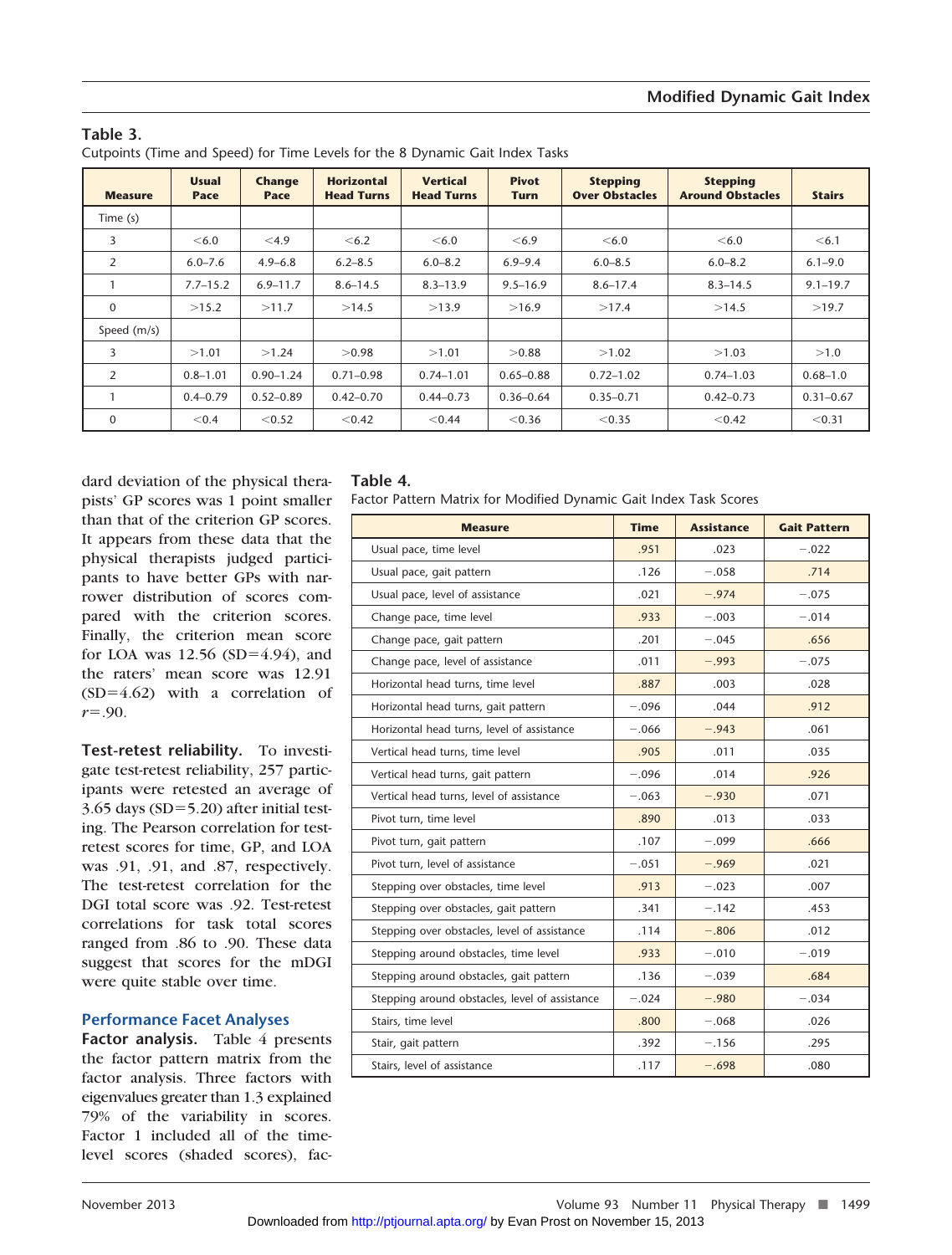|   | 7 .#############                          | $^{+}$<br>#T                       |                                                                                                                                                                                        |                                                                              |                                                                                                                                            |                                 |
|---|-------------------------------------------|------------------------------------|----------------------------------------------------------------------------------------------------------------------------------------------------------------------------------------|------------------------------------------------------------------------------|--------------------------------------------------------------------------------------------------------------------------------------------|---------------------------------|
| 6 | .##<br>$\bullet$<br>##<br>$\bullet$<br>.# | $^{+}$                             |                                                                                                                                                                                        |                                                                              |                                                                                                                                            |                                 |
| 5 | .##<br>.##                                | $^{+}$<br>T                        |                                                                                                                                                                                        |                                                                              | StairsTimeLevel<br>PivotTimeLevel<br>ChangePaceTimeLevel<br>VerticalHeadTimeLevel<br><b>HHeadGait</b>                                      | 3333<br>$\overline{\mathbf{3}}$ |
| 4 | . ##<br>$. # # # * S I$<br>. # ##         | $\overline{\phantom{a}}$<br>$^{+}$ |                                                                                                                                                                                        |                                                                              | OverObstacleTimeLevel<br>AroundObstacleTimeLevel<br>HorizontalHeadTimeLevel<br><b>UsualPaceTimeLevel</b><br>StairsGait<br>VerticalHeadGait | 3333<br>$\frac{3}{3}$           |
|   | .####                                     |                                    |                                                                                                                                                                                        |                                                                              | OverObstacleGait                                                                                                                           | $\overline{\mathbf{3}}$         |
|   | #####<br>.###                             |                                    |                                                                                                                                                                                        |                                                                              | PivotGait                                                                                                                                  | 3                               |
| 3 | .######                                   | $^{+}$                             |                                                                                                                                                                                        |                                                                              | ChangePaceGait                                                                                                                             | 3                               |
|   | .###<br>.###<br>.##                       | $\mathsf{I}$ T                     |                                                                                                                                                                                        |                                                                              | <b>UsualPaceGait</b><br>AroundObstacleGait                                                                                                 | 3<br>3                          |
| 2 | .#######                                  | $\ddot{}$                          |                                                                                                                                                                                        |                                                                              |                                                                                                                                            |                                 |
|   | $. ###$ MI<br>.##                         | $\overline{\phantom{a}}$           | StairsTimeLevel<br>PivotTimeLevel<br>ChangePaceTimeLevel<br>VerticalHeadTimeLevel<br>OverObstacleTimeLevel<br>AroundObstacleTimeLevel<br>HorizontalHeadTimeLevel<br>UsualPaceTimeLevel | $\frac{2}{2}$<br>$\frac{2}{2}$<br>2<br>$\overline{2}$<br>2<br>$\overline{2}$ |                                                                                                                                            |                                 |
| 1 | .####<br>.###                             | $\mathbf{I}$<br>$+S$               |                                                                                                                                                                                        |                                                                              |                                                                                                                                            |                                 |
|   | .#####<br>.#####                          |                                    | StairsAssistance<br>HorizontalHeadGait<br>OverObstacleAssistance                                                                                                                       | 2<br>$\overline{2}$<br>2                                                     |                                                                                                                                            |                                 |
|   | .##                                       | I                                  |                                                                                                                                                                                        |                                                                              |                                                                                                                                            |                                 |

#### **Figure.**

Rasch person-item map. The underlying scale is represented as a vertical column of plus signs and vertical bars. Plus signs represent integer locations on the underlying scale. Vertical bars represent locations 0.25, 0.50, and 0.75 above whole positive numbers or below whole negative numbers. The scale ranges from negative 6.0 to 7.0. Item names are on the right-hand side of the scale. Persons are on the left-most column, with 7 people designated by a pound sign. Each location on the scale represents the point on the scale in which examinees have an equal probability of adjacent scores. For example, location  $-2.75$  is the point on the scale where examinees have an equal probability of scoring 0 or 1 on the horizontal head turns gait pattern.

tor 2 included all of the LOA scores (shaded scores), and factor 3 included all the GP scores (shaded scores) except for scores from the stairs and the over obstacles tasks. Correlations among the factors were moderate. The Pearson correlation between time-level scores and LOA scores was .61; the correlation between time-level scores and GP scores was .70, and the correlation between GP and LOA scores was .57. After rotation, each factor explained approximately 11% to 13% of unique

variance. These results suggest that the mDGI measured 3 different but correlated facets of performance. The unique and relatively equal variance explained by each facet suggested support for an additive model for generating the mDGI total score.

**Rasch analysis.** To evaluate relative difficulty of task scores and score dimensionality, all scores were analyzed together in a single analysis. Two strategies were used during the analysis. First, [item scores for GP,](http://ptjournal.apta.org/)

time, and LOA were grouped separately prior to analysis so that an RSM could be established for each performance facet. For the second analysis, step parameters were allowed to vary across all scores using a PCM. During this stage of analysis, it was determined that an RSM was a better fit to the data; therefore, all subsequent analyses reflect an RSM.

The Figure presents the relative difficulty of each score when all facets of performance are combined into a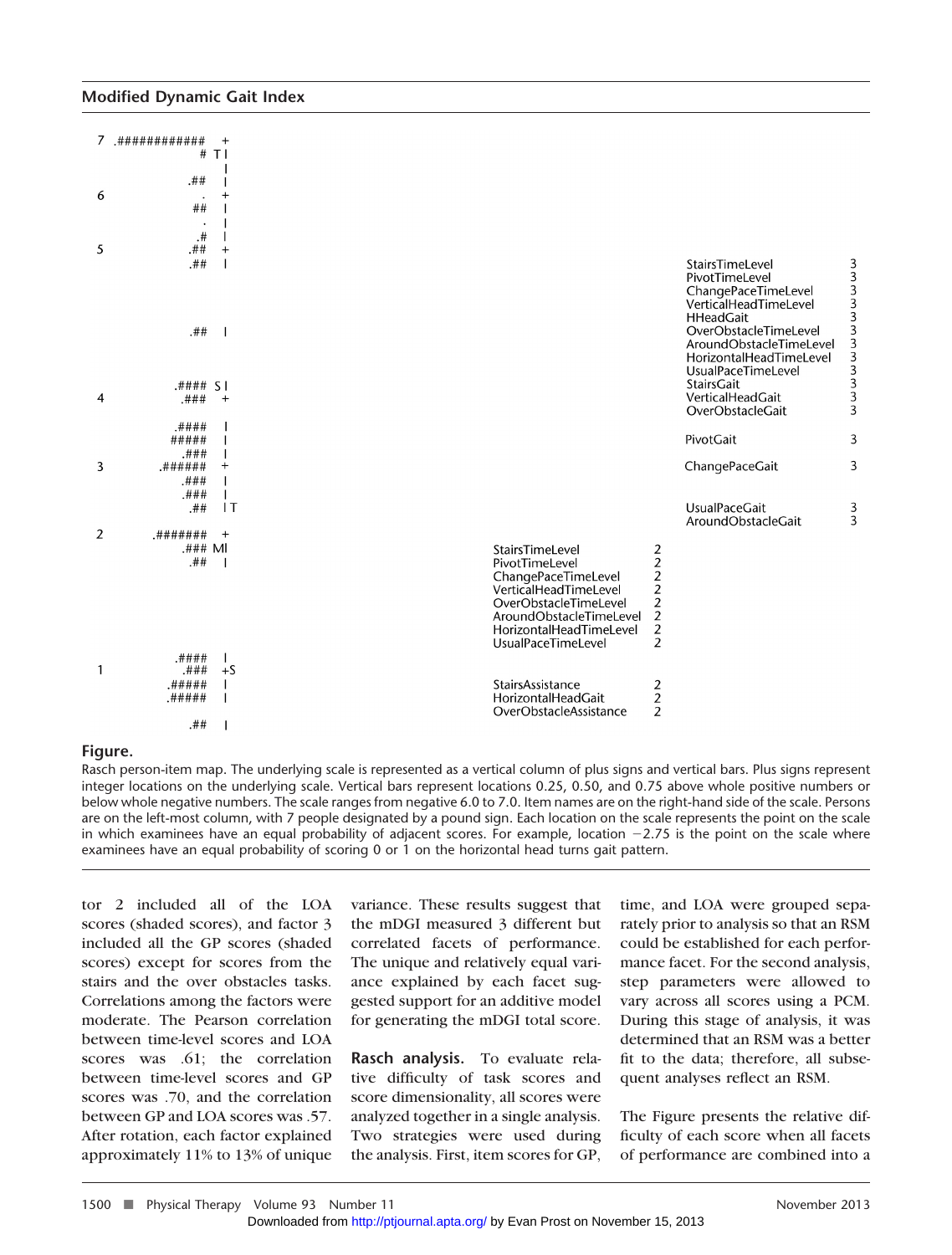|                      | 0    | ####                 | $+M$         |                                     | <b>StairsGait</b><br>HorizontalHeadAssistance<br>VerticalHeadGait<br>VerticalHeadAssistance | 2<br>2<br>2<br>$\overline{2}$ |
|----------------------|------|----------------------|--------------|-------------------------------------|---------------------------------------------------------------------------------------------|-------------------------------|
|                      |      | .#####               | $\mathbf{I}$ |                                     | OverObstacleGait<br>PivotAssistance<br>ChangePaceAssistance<br>AroundObstacleAssist         | $\overline{2}$<br>2<br>2<br>2 |
|                      |      | .#####               | I            |                                     | <b>UsualPaceAssist</b>                                                                      | $\overline{2}$                |
|                      |      | ##### SI             |              |                                     | PivotGait                                                                                   | $\overline{2}$                |
|                      | $-1$ | .##                  |              | +S StairsAssist<br>$\mathbf{1}$     |                                                                                             |                               |
|                      |      | .###                 | $\mathbf{I}$ |                                     | ChangePaceGait                                                                              | 2                             |
|                      |      | .#                   | $\mathsf{I}$ | OverObstacleAssistance<br>1         |                                                                                             |                               |
|                      |      | .###                 | $\mathbf{I}$ | HorizontalHeadAssistance<br>1       |                                                                                             |                               |
|                      |      |                      |              | VerticalHeadAssistance<br>1         |                                                                                             |                               |
|                      |      |                      |              | StairsTimeLevel<br>$\mathbf{1}$     |                                                                                             |                               |
|                      |      |                      |              | PivotAssistance<br>$\mathbf{1}$     | <b>UsualPaceGait</b>                                                                        | 2                             |
|                      | $-2$ | $\cdot$ #            | $^{+}$       | PivotTimeLevel                      | 1 AroundObstacleGait                                                                        | 2                             |
|                      |      |                      |              | ChangePaceTimeLevel<br>1            |                                                                                             |                               |
|                      |      |                      |              | VerticalHeadTimeLevel<br>1          |                                                                                             |                               |
|                      |      |                      |              | OverObstacleTimeLevel<br>1          |                                                                                             |                               |
|                      |      |                      |              | AroundObstacleTimeLevel<br>1        |                                                                                             |                               |
|                      |      |                      |              | ChangePaceAssistance<br>1           |                                                                                             |                               |
|                      |      |                      |              | HorizontalHeadTimeLevel<br>1        |                                                                                             |                               |
|                      |      |                      |              | AroundObstacleAssistance<br>1       |                                                                                             |                               |
|                      |      |                      |              | <b>UsualPaceTimeLevel</b><br>1      |                                                                                             |                               |
|                      |      |                      |              | UsualPaceAssistance<br>$\mathbf{1}$ |                                                                                             |                               |
|                      |      | .##                  | $\mathsf{I}$ |                                     |                                                                                             |                               |
|                      |      | $\cdot$ #            | $\mathsf{I}$ | HorizontalHeadGait<br>1             |                                                                                             |                               |
|                      |      | $\cdot$              | $\mathsf{I}$ | StairsGait<br>1                     |                                                                                             |                               |
|                      | $-3$ | .#                   | $+$          | VerticalHeadGait<br>1               |                                                                                             |                               |
|                      |      | $\ddot{\phantom{0}}$ |              | OverObstacleGait<br>$\mathbf{1}$    |                                                                                             |                               |
|                      |      | $\cdot$              | ΤI           |                                     |                                                                                             |                               |
|                      |      |                      | $\mathsf{I}$ | 1<br>PivotGait                      |                                                                                             |                               |
|                      |      |                      | I            |                                     |                                                                                             |                               |
|                      | -4   |                      | $^+$         |                                     |                                                                                             |                               |
|                      |      |                      | $\mathsf{I}$ | ChangePaceGait<br>$\mathbf{1}$      |                                                                                             |                               |
|                      |      |                      | $\mathsf{I}$ |                                     |                                                                                             |                               |
|                      |      |                      | $\mathbf{I}$ | <b>UsualPaceGait</b><br>1           |                                                                                             |                               |
|                      |      |                      |              | AroundObstacleGait<br>1             |                                                                                             |                               |
|                      | $-5$ |                      |              |                                     |                                                                                             |                               |
|                      |      |                      |              |                                     |                                                                                             |                               |
|                      |      |                      |              |                                     |                                                                                             |                               |
|                      |      |                      |              |                                     |                                                                                             |                               |
|                      | $-6$ |                      | $+$          |                                     |                                                                                             |                               |
| Figure.<br>Continued |      |                      |              |                                     |                                                                                             |                               |
|                      |      |                      |              |                                     |                                                                                             |                               |

single scale. In the Figure, the underlying scale is represented as a vertical column of plus signs and vertical bars. Plus signs represent integer locations on the underlying scale. Vertical bars represent locations 0.25, 0.50, and 0.75 above whole positive numbers or below whole negative numbers. The scale ranges from negative 6.0 to 7.0. Item names are on the right-hand side of the scale. Persons are on the left column, with 7 people designated by a pound sign, and a dot representing 1 to 6

people. Each location on the scale represents the point on the scale in which examinees have an equal probability of adjacent scores. For example, location  $-2.75$  is the point on the scale where examinees have an equal probability of scoring 0 or 1 on the horizontal head turns GP score. This person and item map shows that the range of scores for the mDGI is appropriate for individuals with a wide range of mobility function and that there are very few gaps in measurement along the Rasch scale.

As shown in the Figure, when a group of scores are located within the same scale band, they are considered to have comparable level of difficulty and thus are listed together. For example, earning a score of 3 for time level on the pivot task is located in the same scale band as earning a score of 3 for time level on the change of pace, vertical head turn, and stepping over obstacles tasks,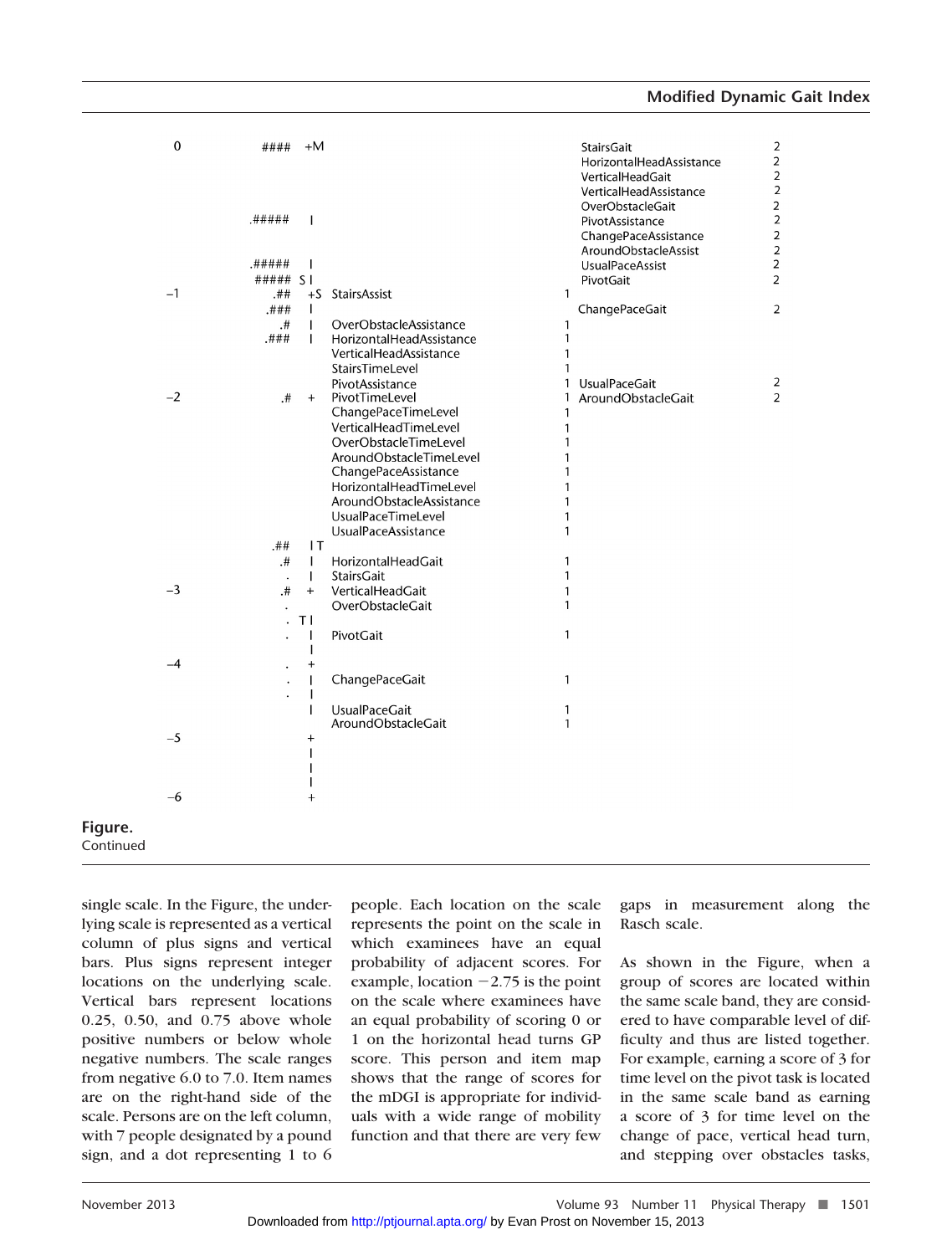suggesting a comparable level of difficulty. In contrast, earning a score of 3 for time level on pivot task is located on a lower scale band than a score for time level on stairs, suggesting a lower level of difficulty.

The Figure also shows the added benefits of measuring 3 facets of performance. As shown in the Figure, it is more difficult to earn a score of 3 for time level on most tasks than it is to complete the task with a normal GP (score of 3). Thus, the addition of time extends the range of measurement of the original DGI (represented by the range of scores of  $0-3$ for GP for the 8 tasks) and, therefore, capacity to discriminate levels of mobility function. For example, among individuals who earn a score of 3 for GP on the usual pace task (item 1), the time-level score for this task could conceivably range from 0 to 3, providing further discrimination among these individuals who would have scored 3 on the original DGI usual pace item.

When all task scores were combined into a single analysis, 3 scores had infit and outfit statistics greater than 1.3 (GP scores for horizontal head turns, vertical head turns, and stepping over obstacles). Two scores had infit statistics less than 0.70 (LOA scores for usual pace and change of pace). One score (LOA on stairs) had an adequate infit statistic, but the outfit statistic was greater than 1.3. These incongruities in infit and outfit statistics suggest that, although a unidimensional scale (eg, DGI total score) is psychometrically acceptable and conceptually meaningful, further information about mobility function is gained by examining scores related to facets of performance (time, GP, and LOA), as well as individual task scores, which carry information about mobility function with respect to demands in the 4 environmental dimensions.

For the performance facet analyses, when scores for time level were analyzed separately, all task scores fit 1 RSM model except for the time-level scores on the stairs task, suggesting that individuals with impaired mobility required more time to complete this task. For GP, all task scores fit 1 RSM model. Finally, when LOA scores were analyzed together, 2 scores did not fit the RSM model: LOA stepping over obstacles and LOA on stairs, suggesting that individuals with impaired mobility require more assistance for these tasks. These results highlight the fact that environmental dimensions influence the pattern of scores within each facet of performance.

## **Internal Consistency Reliability for Task, Performance Facet, and Total Scores**

The internal consistency of the mDGI total score was quite strong, with an alpha coefficient of .97. For the 3 performance facet scores, the alpha coefficients also were high (.97 for time and LOA and .92 for GP), suggesting that the performance facet scores were internally consistent. The alpha coefficients for the 8 DGI tasks ranged from .75 (horizontal head turns) to .85 (stepping over obstacles), suggesting moderately strong internal consistency within the tasks themselves. The fact that the alpha coefficients were not stronger supports the suggestion that the 3 facets of performance provide unique variance within each task.

#### **Modified DGI Score Comparisons for Participants With Mobility Impairments and the Control Cohort**

Table 5 compares performance on the mDGI (8 tasks, 3 performance facets, and the total score) between participants with mobility impairments and those in the control cohort. Differences in means for all scores were s[ignificantly lower](http://ptjournal.apta.org/) for the participants with impaired mobility than for the control participants  $(P < 0.001$  for all comparisons). Effect sizes (*d*) suggest that all differences were moderate  $(0.50 \leq d \leq$ 0.80) to large  $(d \ge 0.80)$  except for the LOA performance score  $(d=0.45)$ . Given the fact that an inclusion criterion for both groups was the ability to walk without the physical assistance of another on the usual pace task, the lower effect size for LOA was not surprising.

Minimal detectable change at the 95% level of confidence for each group was as follows: for the control cohort, the mDGI total score was 4, the time total score was 2, the GP total score was 2, and the LOA total score was 1. For the mobilityimpaired cohort, the MDC for the mDGI total score was 5, the time total score was 2, the GP total score was 3, and the LOA total score was 2.

## **Relationship Between Original DGI and mDGI**

Correlations (*r*) between the original DGI scores and the mDGI GP scores ranged from .90 to .99, with a median correlation of .97. Correlations (*r*) between the original DGI scores and mDGI time-level item scores ranged from .56 to .79 with a median correlation of .63. Correlations (*r*) between the original DGI item scores and mDGI LOA scores ranged from .49 to .68, with a median correlation of .53. The correlation (*r*) between original DGI total scores and mDGI GP score was .99, suggesting that the original DGI scores captured primarily GP information. Correlations (*r*) between original DGI total scores and mDGI time-level and LOA performance scores were .81 and .68, respectively. The Pearson correlation between DGI total scores and mDGI total scores was .92.

These analyses, including factor analysis, Rasch analysis, internal consis-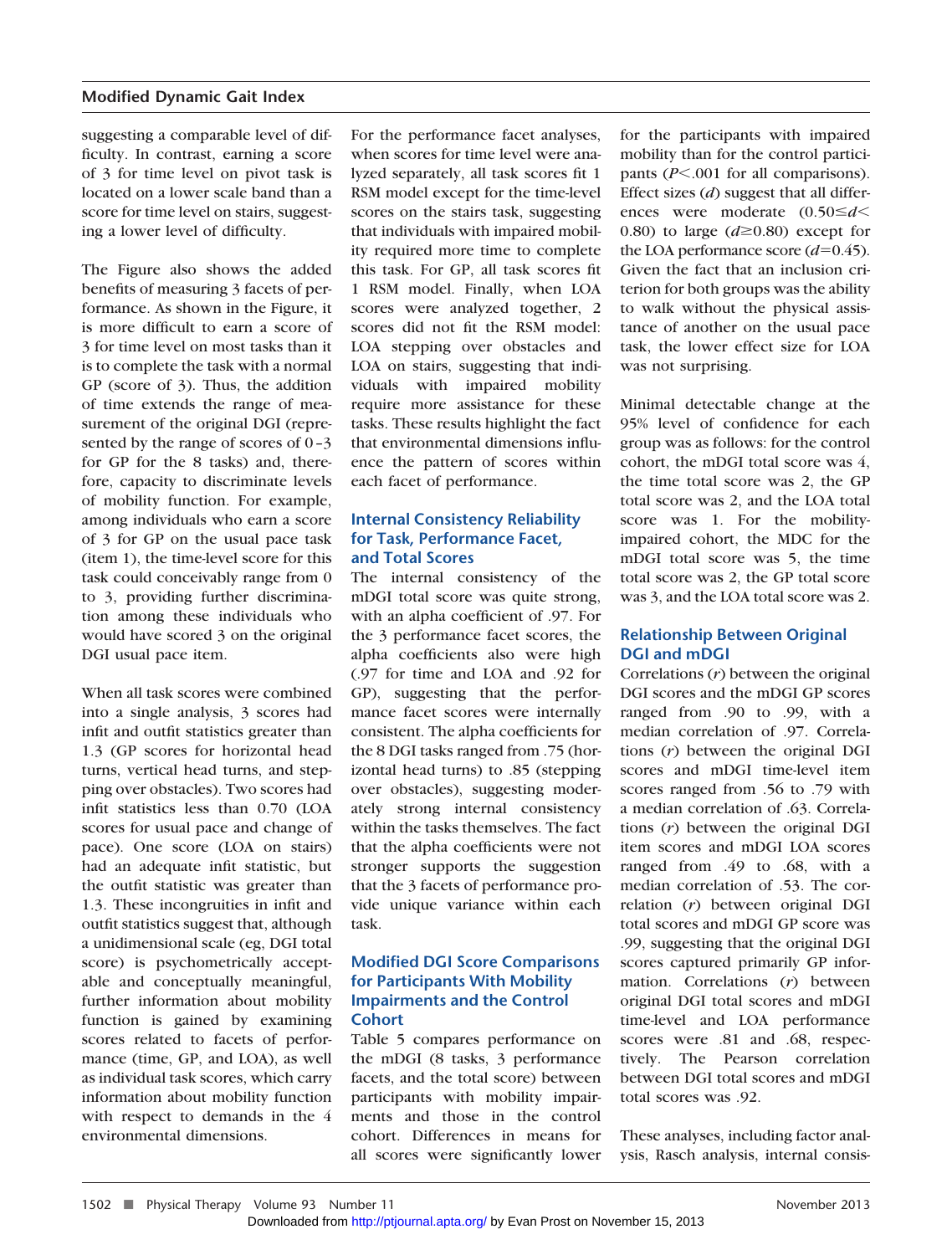tency, and correlation between original DGI and mDGI scores, suggest that, although the original DGI item scoring rubrics referred to time and LOA, the original DGI scores may not have captured these 2 aspects of performance. Instead, the original DGI scores appear to have captured primarily information on GP.

## **Discussion**

The purpose of this study was to develop and examine the psychometric properties of a new scoring system for the DGI. We expected that expanding the parameters for evaluating performance would enable clinicians to reliably monitor change in mobility in patients with a wider range of function and to quantify improvement or deterioration in any 1 of the 3 facets of performance (ie, GP, LOA, and time taken to complete the 8 walking tasks). The factor analysis identified 3 separate factors time, LOA and GP—that measured unique but correlated aspects of walking performance. Rasch analyses verified that the mDGI allowed measurement of performance over a wider range of mobility function

than the original DGI and supported the hierarchical structure of the item tasks. The Rasch analysis shows good measurement at all locations on the underlying scale. Previous studies suggest that the original DGI scores resulted in a ceiling effect for individuals with mobility impairments who were relatively high functioning, as well as fairly sizeable breaks between scores, suggesting gaps in measurement.6 – 8,15 The original purpose for developing a revised scoring system was to improve measurement capability of the DGI by eliminating both the ceiling effects and the gaps in measurement. The analyses presented suggest that these goals have been achieved in the mDGI. The mDGI showed sound psychometric properties, including strong interrater reliability, strong test-retest reliability, good internal consistency, and evidence for discriminative validity at the individual task, performance, and total score levels.

The major strength of this study was the large and diverse sample of participants, enablin[g the reliable use](http://ptjournal.apta.org/)

of Rasch analysis to validate a new scoring system for the DGI. A total of 995 adults participated (855 patients with neurologic deficits currently receiving physical therapy for mobility deficits and 140 individuals without neurologic impairment). Only 2 studies have used Rasch and factor analyses to investigate properties of the original DGI. Chiu and colleagues<sup>6</sup> used a Rasch analysis to validate the 4 rating scale categories and to verify the single construct and hierarchical order of the scale. A limitation of that study was the relatively small and homogeneous sample (140 male veterans with impaired balance); thus, there were not sufficient cases for consideration of step parameters in their Rasch difficulty estimations. This may have been the rationale for collapsing the DGI task scoring categories from 4 to 2 levels. The study by Marchetti and Whitney<sup>15</sup> included 123 participants with balance and vestibular disorders and 103 control participants to construct and validate a 4-item DGI using Rasch and factor analyses. That study also was limited by the relative homogeneity and size

| Table 5.                                                                       |  |
|--------------------------------------------------------------------------------|--|
| Description of Participants' Performance on Modified Dynamic Gait Index (mDGI) |  |

|                              |              |                | <b>Mobility Impaired Group</b> |                         |           |              | <b>Control Group</b> |                |                         |           |     |  |
|------------------------------|--------------|----------------|--------------------------------|-------------------------|-----------|--------------|----------------------|----------------|-------------------------|-----------|-----|--|
| <b>Measure</b>               | $\mathbf{r}$ | <b>Mininum</b> | <b>Maximum</b>                 | $\overline{\mathbf{x}}$ | <b>SD</b> | $\mathbf{r}$ | <b>Minimum</b>       | <b>Maximum</b> | $\overline{\mathbf{x}}$ | <b>SD</b> | d   |  |
| mDGI total score             | 698          | $\Omega$       | 64                             | 40.74                   | 14.53     | 117          | 13                   | 64             | 53.16                   | 14.01     | .87 |  |
| Facets of performance scores |              |                |                                |                         |           |              |                      |                |                         |           |     |  |
| Time score                   | 701          | $\Omega$       | 24                             | 12.30                   | 6.49      | 117          | 2                    | 24             | 18.44                   | 6.34      | .96 |  |
| Gait pattern score           | 702          | $\Omega$       | 24                             | 15.94                   | 4.78      | 118          | 5                    | 24             | 20.10                   | 5.16      | .84 |  |
| Level of assistance score    | 705          | $\Omega$       | 16                             | 12.52                   | 5.08      | 118          | 3                    | 16             | 14.48                   | 3.38      | .45 |  |
| Task scores                  |              |                |                                |                         |           |              |                      |                |                         |           |     |  |
| Usual pace                   | 857          | $\Omega$       | 8                              | 5.55                    | 1.73      | 138          | $\overline{2}$       | 8              | 6.84                    | 1.59      | .78 |  |
| Change pace                  | 856          | $\Omega$       | 8                              | 5.38                    | 1.88      | 138          |                      | 8              | 6.83                    | 1.61      | .83 |  |
| Horizontal head turns        | 856          | $\mathbf{0}$   | 8                              | 4.95                    | 1.91      | 138          | $\mathbf{1}$         | 8              | 6.46                    | 1.93      | .79 |  |
| Vertical head turns          | 857          | $\Omega$       | 8                              | 5.08                    | 1.92      | 138          | $\mathbf{1}$         | 8              | 6.46                    | 2.08      | .69 |  |
| Pivot turn                   | 857          | $\Omega$       | 8                              | 5.22                    | 1.89      | 138          | $\mathbf{1}$         | 8              | 6.53                    | 1.89      | .69 |  |
| Stepping over obstacles      | 854          | $\mathbf 0$    | 8                              | 5.03                    | 2.23      | 136          | $\Omega$             | 8              | 6.48                    | 2.33      | .64 |  |
| Stepping around obstacles    | 856          | $\Omega$       | 8                              | 5.53                    | 1.80      | 138          | $\overline{2}$       | 8              | 6.92                    | 1.50      | .84 |  |
| <b>Stairs</b>                | 702          | $\Omega$       | 8                              | 4.75                    | 2.19      | 118          | $\Omega$             | 8              | 6.31                    | 2.36      | .69 |  |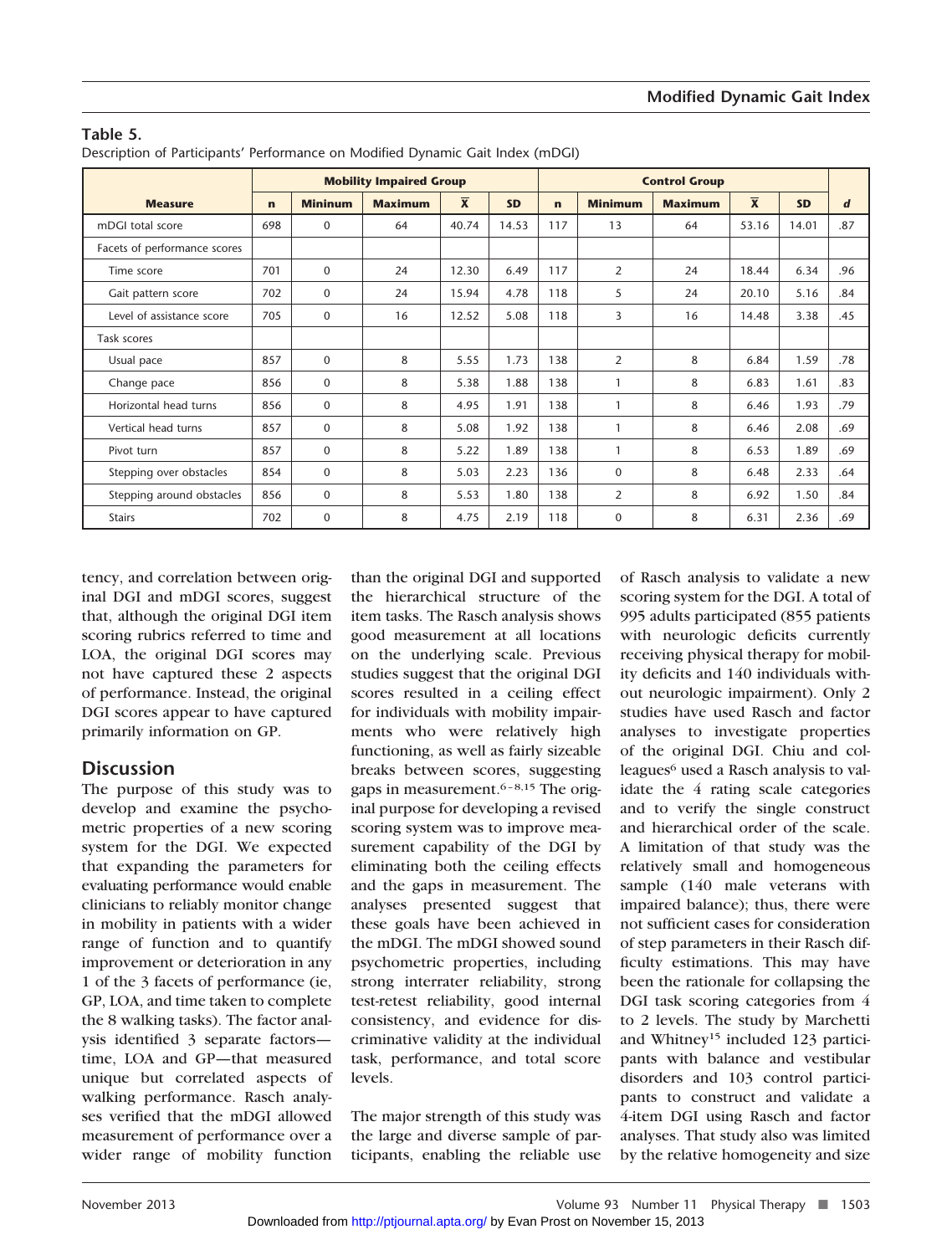of the samples, which may have been the reason that only location parameters (average of the step difficulties) for the tasks were used. The current study has addressed both of these limitations through the heterogeneity of the samples (participants representing a variety of mobility disorders as well as participants without neurologic impairment) and the size of the samples, making the item and step difficulty estimates quite stable.

## **Rating Scale**

The current study suggests that the rating scale developed for the original DGI captures the performance facet of GP alone. In contrast, the modified scoring system, which includes time, GP, and LOA, measures distinct but correlated facets of performance that operate together as an individual completes each task. These 3 facets of performance, although distinct, are nonetheless correlated and thus can be incorporated into a single scale. Individually, each performance facet contributes about 11% of unique variance, and together they explain about 80% of the total variance in scores. The new scoring system will enable clinicians to measure changes in 3 aspects of walking function: the GP used for a walking task, the LOA needed, and the time required to complete each of the tasks. Measuring time and level of assistance in addition to GP is important in light of research indicating that for many patients, improvement in walking function is not always associated with changes in underlying GP.30,31 Thus, locomotor rehabilitation may improve some aspects of walking performance, such as time or LOA, but not others, such as the pattern used to walk. The new scoring system for the mDGI also will allow clinicians and researchers to examine the association between changes in these 3 facets of performance and changes in walking func-

tion. Finally, expanding the facets of measurement expands the range of ability measured by the scale, thus reducing the likelihood of a ceiling effect.

## **Unidimensional and Hierarchical Order of Tasks**

The studies by Chiu et al<sup>6</sup> and Marchetti and Whitney<sup>15</sup> determined that the original DGI was unidimensional and measured a single factor referred to as "dynamic balance." These studies reported a hierarchical order of task difficulty, using the performance facet of GP. The specific order of tasks based on difficulty varied slightly, probably due to differences in samples tested. Both studies confirmed that the 3 most difficult tasks were walking with horizontal head turns, walking up and down stairs, and walking with vertical head turns; the order of remaining tasks varied by study. The 3 least difficult tasks were walking on level surfaces,<sup>6</sup> walking around obstacles,<sup>15</sup> and walking and changing speeds.6,15 Both studies recommended administrative changes in the DGI, including shortening the test to eliminate psychometric redundancy and the need for equipment or reordering and possibly eliminating some tasks based on both psychometric redundancy and hierarchical ordering.

Although the DGI was originally designed to capture the construct of dynamic balance, it was based on a conceptual framework that recognized the multidimensional nature of dynamic balance, including the ability to adapt the sensory, motor, and cognitive systems controlling balance and gait to specific demands within distinct environmental dimensions.1,2 The 8 tasks in the DGI were designed to assess the capacity to adapt gait to demands within 4 environmental dimensions (temporal, postural transitions, terrain, and density) and thus to specify the constellation of environ[mental dimensions](http://ptjournal.apta.org/) contributing to mobility disability in an individual patient. This information was considered critical to developing targeted interventions designed to reduce or reverse mobility disability. Item response theory identifies score patterns based on level of difficulty; however, redundancy in measurement is not the same as redundancy in construct. Just as a mathematics test must assess all dimensions of the construct of mathematics (eg, algebra, geometry, probability, and statistics) to provide diagnostic information about students, each of the DGI tasks was designed to assess walking in relationship to different environmental dimensions, thus providing insight into the determinants of mobility disability within an individual patient. Although there may be redundancy in the level of Rasch difficulty of the scores, it does not mean that tasks or performance scores should be dropped. If 2 tasks demonstrate the same level of difficulty but capture different dimensions of gait adaptation, they should be retained because unique patterns of scores can help therapists identify an individual patient's response in the different environmental dimensions that affect walking performance.

It is important to note that the Rasch step parameters represent theoretical rather than empirical results and the item difficulties found in this study and previous studies represent expected rather than absolute differences in difficulty for task scores. An individual patient could have a score pattern that deviates from the theoretical model, which is an important distinction when selecting the appropriate therapy and measuring the success of therapy, particularly given the environmental dimensions of mobility function measured by mDGI.

In addition, score patterns may be unique for different populations,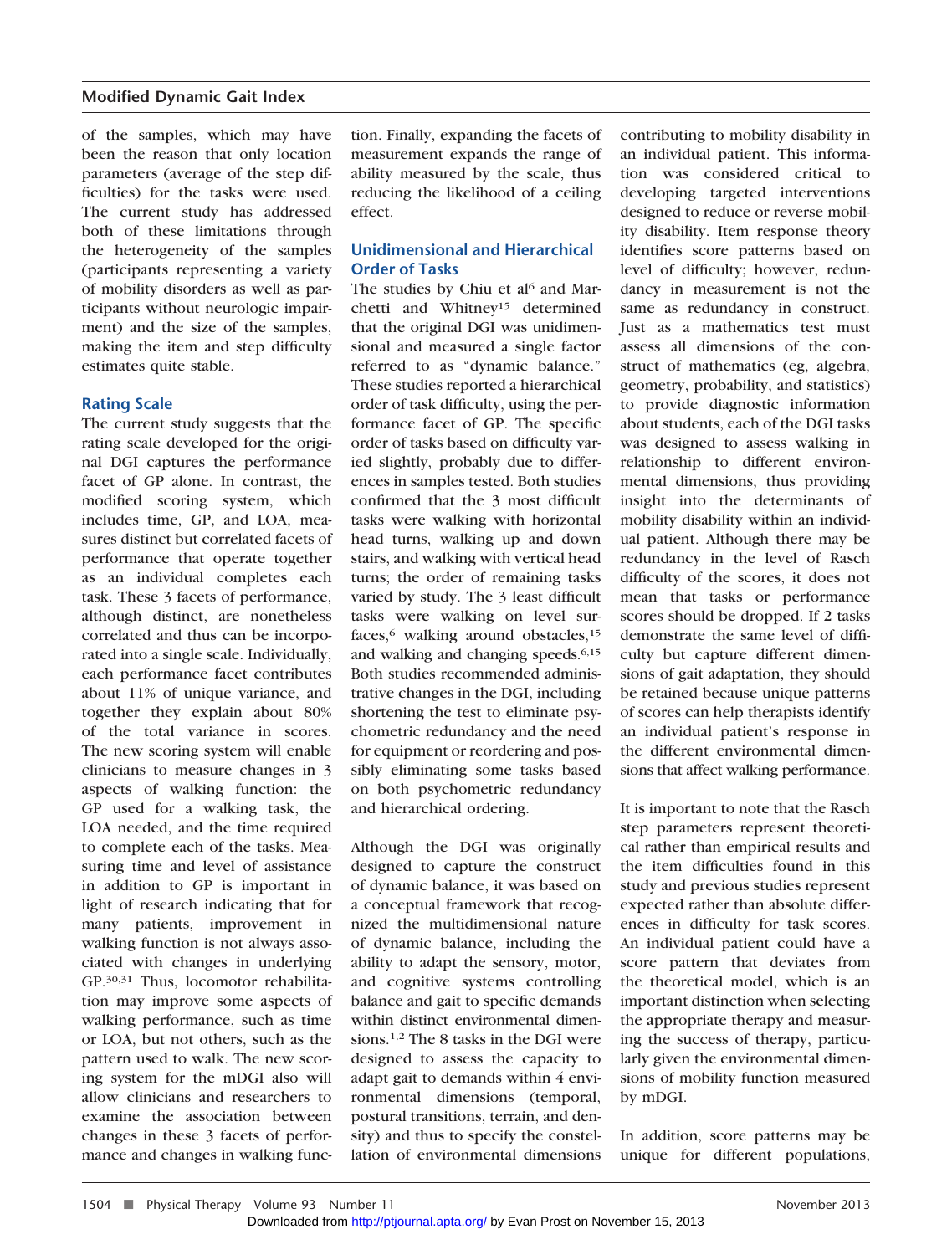based on the specific constellation of sensory, motor, and cognitive impairments that limit adaptations to specific task and environmental demands. Previous research has shown individuals with impaired mobility report avoiding specific features in the environment perceived as challenging to safety when walking in the community.32,33 However, level of avoidance varies by environmental dimension; thus, not all aspects of the environment are perceived as equally challenging to safe walking. Among people with stroke, avoidance in the temporal and postural dimensions was significantly associated with frequency of community walking.32 In contrast, avoidance in the distance, temporal, terrain, and postural dimensions was associated with frequency of participation in community walking in older adults with mobility disability.33

Even the fit statistics reflect the uniqueness of different tasks in time, GP, and LOA needed. The pattern of fit statistics for the unidimensional Rasch analysis can be explained, in part, by the different environmental dimensions represented within the DGI. The LOA scores for 2 tasks (usual pace and change pace) had fit statistics less than the criterion of .70. These tasks reflect the temporal dimension of the DGI. Because of the nature of these tasks, they require less assistance than any of the other tasks in the other environmental dimensions. The GP scores for vertical head turns, horizontal head turns, stepping over obstacles, and stairs tasks had fit statistics greater than the criterion of 1.30. These tasks reflect the postural, density, and terrain dimensions of the DGI. The GP for each of these tasks would be expected to differ from the GPs used in the other 4 tasks. The pattern of fit statistics for the Rasch analyses of the 3 facets of performance scores also pick up the unique contributions of each task.

Within the time facet, time-level scores on the stairs task had infit and outfit statistics that suggest the stairs task affects time-level scores differently than other tasks. For the Rasch analysis of the LOA scores, fit statistics for the stepping over obstacles task and for the stairs LOA differ for tasks measuring the terrain environmental dimension. These results provide support for retaining the unique contributions of the different tasks from the original DGI in the mDGI.

#### **Limitations**

The main limitations in this study were the uneven sample sizes between the 2 groups and the sampling process. Individuals in the control cohort were drawn from among volunteers between the ages of 15 and 99 years, with no known neurologic diagnosis. The sample size of 140 was relatively small to be truly representative of this population. Participants with mobility impairments were recruited from patients with neurologic diagnoses actively receiving physical therapy from clinical sites already using the DGI as part of their clinical assessment protocols. Therefore, these patients may not represent the broader population of individuals with mobility impairments. Another limitation was that a number of clinical sites did not have 10 steps for the stair task; therefore, 100 cases were lost in the analyses of the stairs task and the total score analyses.

#### **Future Research**

The next phase of analysis in this study will focus on differential analysis of the mDGI on the different sample populations to determine whether order of score difficulty varies in patients with different pathologies. Future research is needed to determine the responsiveness of the new measure and the relationship between the mDGI and fall risk.

## **Conclusions**

The mDGI retains the 8 items from the original test but modifies the scoring system, enabling measurement over a broader range of mobility function and allowing clinicians to characterize changes in 3 facets of performance: time, LOA, and GP. The expanded range and specificity of measurement should improve the utility of the DGI as an outcome measure. We believe the strength of the psychometric properties of the mDGI warrant its adoption for both clinical and research purposes.

All authors provided concept/idea/research design. Dr Shumway-Cook, Dr Taylor, and Dr Matsuda provided writing and data analysis. Dr Shumway-Cook, Dr Matsuda, Mr Studer, and Dr Whetten provided data collection. Dr Shumway-Cook provided fund procurement. Mr Studer and Dr Whetten provided study participants. Mr Studer provided facilities/equipment. Dr Matsuda provided institutional liaisons. Dr Taylor provided consultation (including review of manuscript before submission). The authors thank the testing sites, physical therapists, and all participants for their contributions to this study.

All procedures were approved by the University of Washington Human Subjects Division.

A summary of this research was presented in poster format at the Combined Sections Meeting of the American Physical Therapy Association; January 21-24, 2013; San Diego, California.

This study was supported by a grant from the Walter C. and Anita C. Stolov Research Fund, University of Washington.

DOI: 10.2522/ptj.20130035

## **References**

- **1** Shumway-Cook A, Woollacott M. Motor Control: *Translating Research Into Clinical Practice*. 4th ed. Baltimore MD: Lippincott Williams & Wilkins; 2011.
- **2** Patla A, Shumway-Cook A. Dimensions of mobility: defining the complexity and difficulty associated with community mobility. *J Aging Phys Act*. 1999;7:7–19.
- **3** Shumway-Cook A, Gruber W, Baldwin M, Liao S. The effect of multidimensional exercises on balance, mobility, and fall risk in community-dwelling older adults. *Phys Ther*. 1997;77:46 –57.